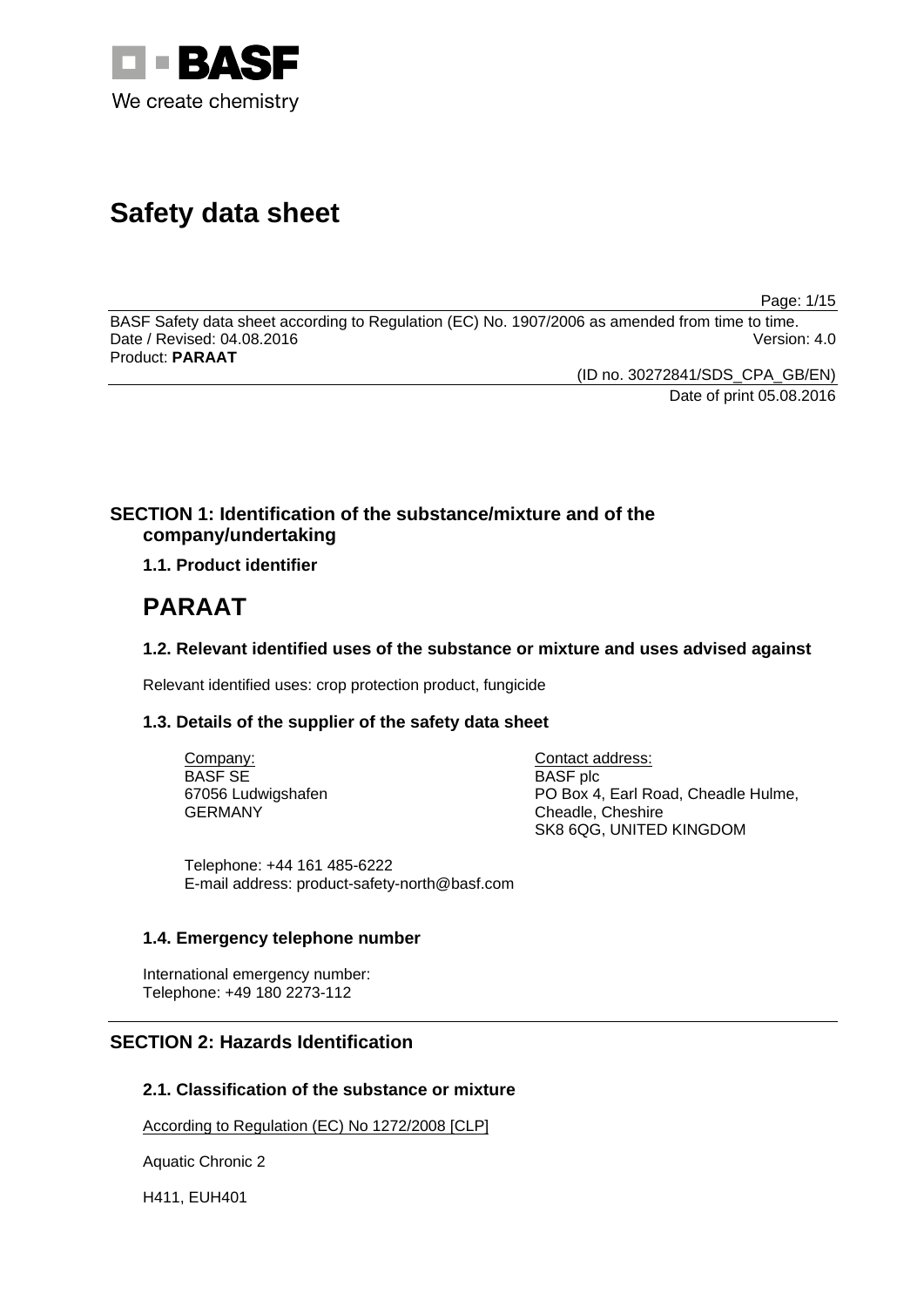Page: 2/15

BASF Safety data sheet according to Regulation (EC) No. 1907/2006 as amended from time to time. Date / Revised: 04.08.2016 **Version: 4.0** Version: 4.0 Product: **PARAAT**

(ID no. 30272841/SDS\_CPA\_GB/EN)

Date of print 05.08.2016

For the classifications not written out in full in this section the full text can be found in section 16.

### **2.2. Label elements**

Globally Harmonized System (GHS) in accordance with UK regulations.

Pictogram:



| Hazard Statement:<br>H411<br><b>EUH401</b>                              | Toxic to aquatic life with long lasting effects.<br>To avoid risks to human health and the environment, comply with the<br>instructions for use.                                            |
|-------------------------------------------------------------------------|---------------------------------------------------------------------------------------------------------------------------------------------------------------------------------------------|
| <b>Precautionary Statement:</b><br>P <sub>101</sub><br>P <sub>102</sub> | If medical advice is needed, have product container or label at hand.<br>Keep out of reach of children.                                                                                     |
| Precautionary Statements (Response):<br>P391                            | Collect spillage.                                                                                                                                                                           |
| Precautionary Statements (Disposal):<br>P <sub>501</sub>                | Dispose of contents/container to a licensed hazardous-waste disposal<br>contractor or collection site except for empty clean containers which can<br>be disposed of as non-hazardous waste. |

#### According to Regulation (EC) No 1272/2008 [CLP]

Hazard determining component(s) for labelling: DIMETHOMORPH

#### **2.3. Other hazards**

According to Regulation (EC) No 1272/2008 [CLP]

See section 12 - Results of PBT and vPvB assessment.

If applicable information is provided in this section on other hazards which do not result in classification but which may contribute to the overall hazards of the substance or mixture.

### **SECTION 3: Composition/Information on Ingredients**

#### **3.1. Substances**

Not applicable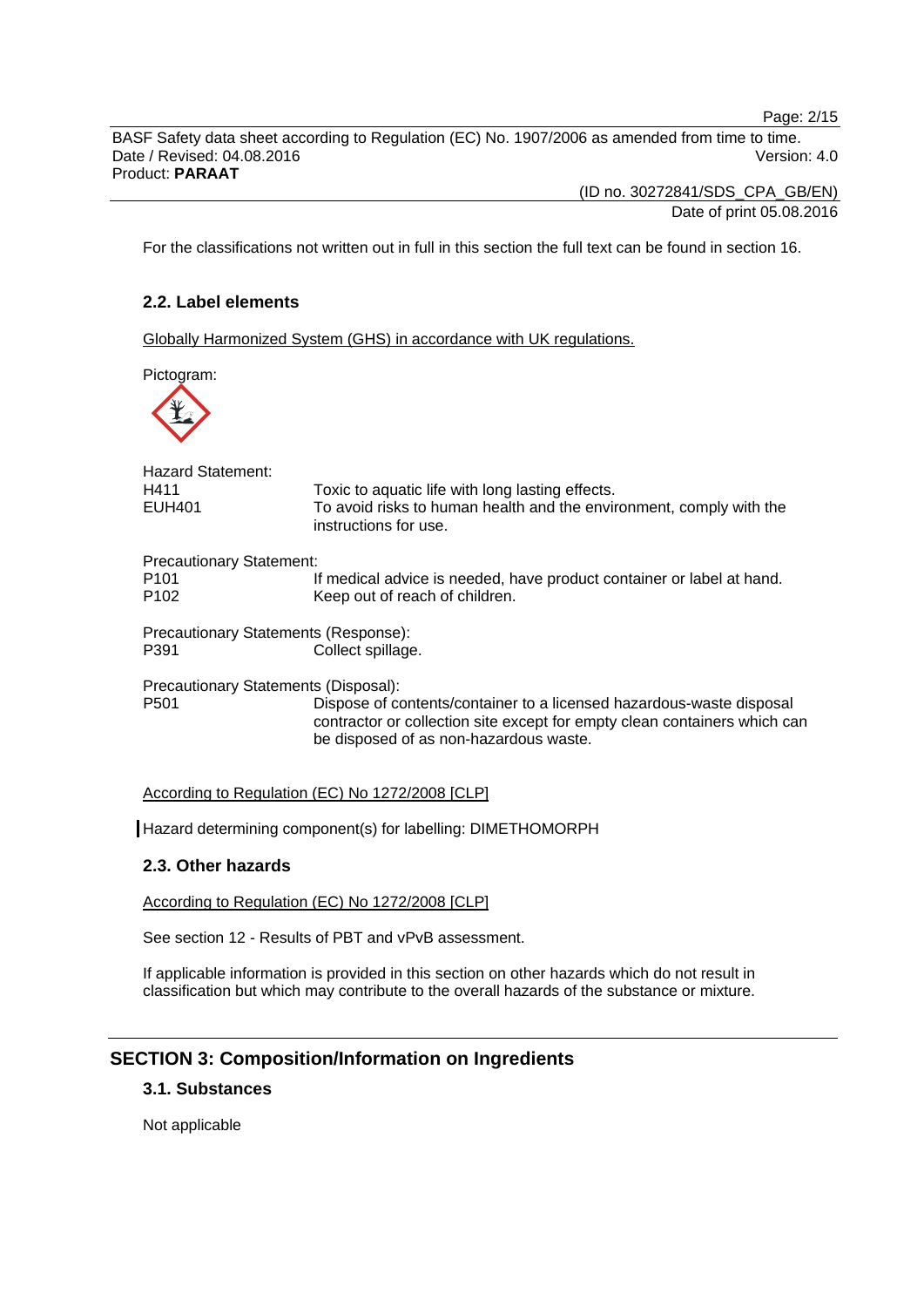Page: 3/15

BASF Safety data sheet according to Regulation (EC) No. 1907/2006 as amended from time to time. Date / Revised: 04.08.2016 Version: 4.0 Product: **PARAAT**

(ID no. 30272841/SDS\_CPA\_GB/EN)

Date of print 05.08.2016

### **3.2. Mixtures**

#### Chemical nature

crop protection product, fungicide, Wettable powder (WP)

Hazardous ingredients (GHS) according to Regulation (EC) No. 1272/2008

dimethomorph (ISO); 4-(3-(4-chlorophenyl)-3-(3,4-dimethoxyphenyl)acryloyl)morpholine Content (W/W): 50 % CAS Number: 110488-70-5 EC-Number: 404-200-2 INDEX-Number: 613-102-00-0 Aquatic Chronic 2 H411

Sodium diisopropylnaphthalenesulphonate Content (W/W):  $< 5 \%$ CAS Number: 1322-93-6 EC-Number: 215-343-3

Acute Tox. 4 (oral) Skin Corr./Irrit. 2 Eye Dam./Irrit. 2 H319, H315, H302

**Kaolin** 

Content (W/W): < 45 % CAS Number: 1332-58-7 EC-Number: 310-194-1

For the classifications not written out in full in this section, including the hazard classes and the hazard statements, the full text is listed in section 16.

### **SECTION 4: First-Aid Measures**

#### **4.1. Description of first aid measures**

Remove contaminated clothing.

Show container, label and/or safety data sheet to physician.

If inhaled: Keep patient calm, remove to fresh air.

On skin contact: Wash thoroughly with soap and water.

On contact with eyes: Wash affected eyes for at least 15 minutes under running water with eyelids held open.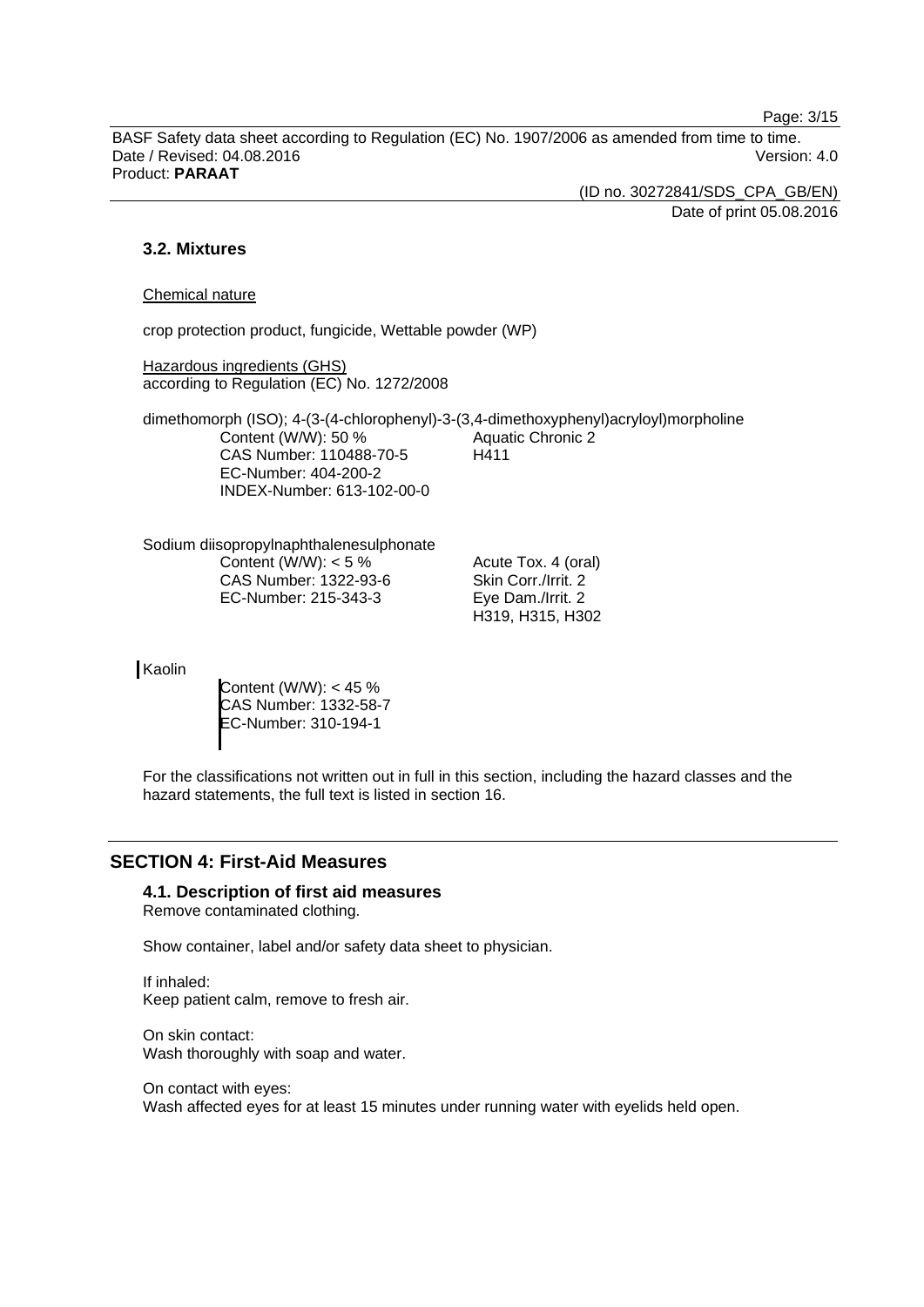Page: 4/15

BASF Safety data sheet according to Regulation (EC) No. 1907/2006 as amended from time to time. Date / Revised: 04.08.2016 Version: 4.0 Product: **PARAAT**

(ID no. 30272841/SDS\_CPA\_GB/EN)

Date of print 05.08.2016

On ingestion: Rinse mouth and then drink plenty of water.

#### **4.2. Most important symptoms and effects, both acute and delayed**

Symptoms: The most important known symptoms and effects are described in the labelling (see section 2) and/or in section 11., Further important symptoms and effects are so far not known.

## **4.3. Indication of any immediate medical attention and special treatment needed**

Treatment: Symptomatic treatment (decontamination, vital functions).

### **SECTION 5: Fire-Fighting Measures**

#### **5.1. Extinguishing media**

Suitable extinguishing media: dry powder, foam, water spray

Unsuitable extinguishing media for safety reasons: carbon dioxide

#### **5.2. Special hazards arising from the substance or mixture**

carbon monoxide, Hydrogen chloride, Carbon dioxide, nitrogen oxides, organochloric compounds The substances/groups of substances mentioned can be released in case of fire.

#### **5.3. Advice for fire-fighters**

Special protective equipment: Wear self-contained breathing apparatus and chemical-protective clothing.

Further information:

In case of fire and/or explosion do not breathe fumes. Keep containers cool by spraying with water if exposed to fire. Collect contaminated extinguishing water separately, do not allow to reach sewage or effluent systems. Dispose of fire debris and contaminated extinguishing water in accordance with official regulations.

#### **SECTION 6: Accidental Release Measures**

#### **6.1. Personal precautions, protective equipment and emergency procedures**

Use personal protective clothing. Avoid contact with the skin, eyes and clothing. Avoid dust formation.

#### **6.2. Environmental precautions**

Do not discharge into the subsoil/soil. Do not discharge into drains/surface waters/groundwater.

Do not allow contamination of public drains or surface or ground waters. Inform local water plc if spillage enters drains and the Environment Agency (England & Wales), the Scottish Environmental Protection Agency (Scotland), or the Environment and Heritage Service (Northern Ireland) if it enters surface or ground waters. Keep people and animals away.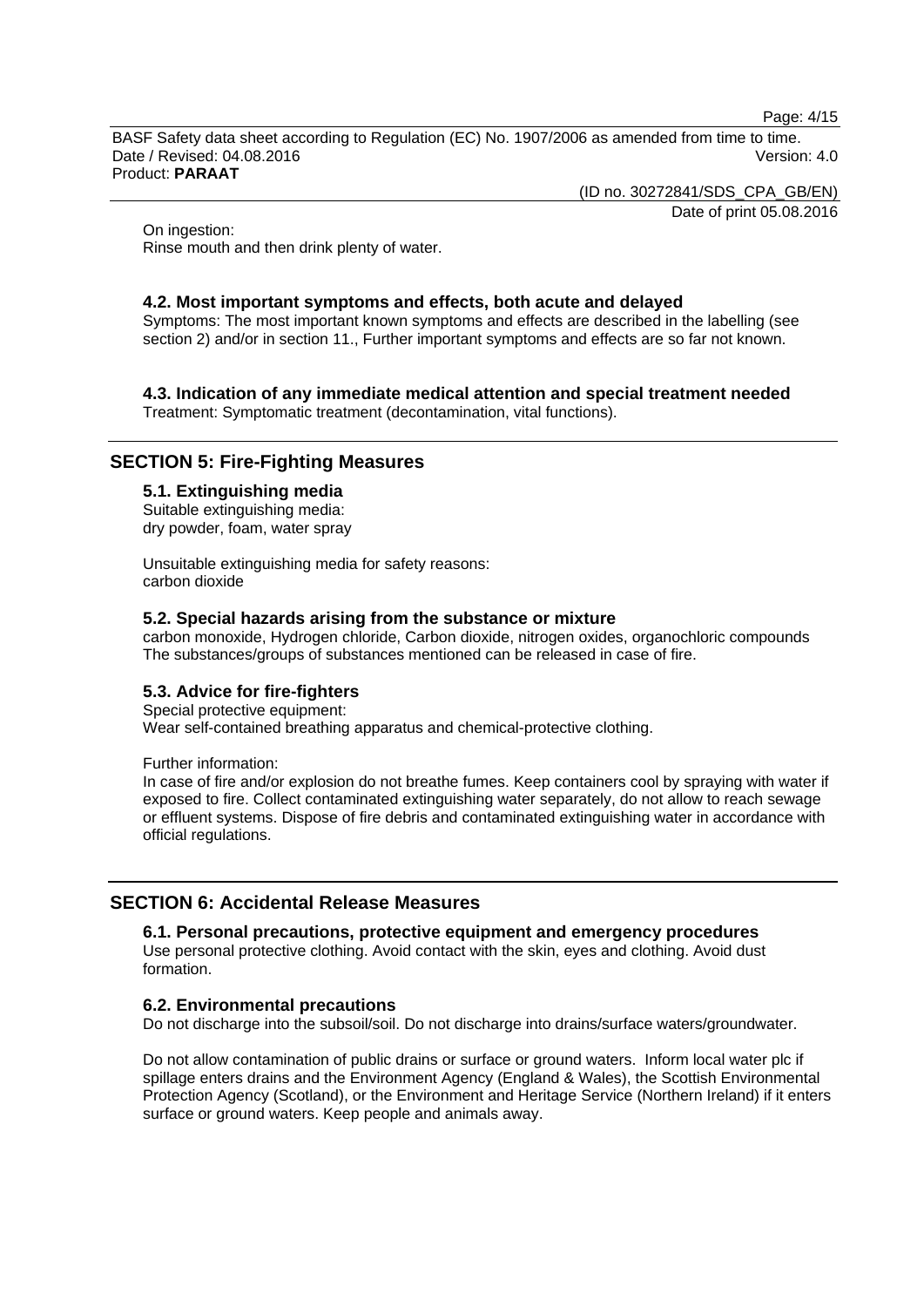Page: 5/15

BASF Safety data sheet according to Regulation (EC) No. 1907/2006 as amended from time to time. Date / Revised: 04.08.2016 Version: 4.0 Product: **PARAAT**

(ID no. 30272841/SDS\_CPA\_GB/EN)

Date of print 05.08.2016

#### **6.3. Methods and material for containment and cleaning up**

For small amounts: Contain with dust binding material and dispose of. For large amounts: Sweep/shovel up.

Dispose of absorbed material in accordance with regulations. Collect waste in suitable containers, which can be labeled and sealed. Clean contaminated floors and objects thoroughly with water and detergents, observing environmental regulations. Avoid raising dust.

#### **6.4. Reference to other sections**

Information regarding exposure controls/personal protection and disposal considerations can be found in section 8 and 13.

### **SECTION 7: Handling and Storage**

#### **7.1. Precautions for safe handling**

No special measures necessary if stored and handled correctly. Ensure thorough ventilation of stores and work areas. When using do not eat, drink or smoke. Hands and/or face should be washed before breaks and at the end of the shift.

Protection against fire and explosion:

Dust can form an explosive mixture with air. Avoid dust formation. Prevent electrostatic charge sources of ignition should be kept well clear - fire extinguishers should be kept handy.

#### **7.2. Conditions for safe storage, including any incompatibilities**

Segregate from foods and animal feeds.

Further information on storage conditions: Keep away from heat. Protect against moisture. Protect from direct sunlight.

#### **7.3. Specific end use(s)**

For the relevant identified use(s) listed in Section 1 the advice mentioned in this section 7 is to be observed.

### **SECTION 8: Exposure Controls/Personal Protection**

#### **8.1. Control parameters**

Components with occupational exposure limits

1332-58-7: Kaolin

TWA value 2 mg/m3 (WEL/EH 40 (UK)), Respirable dust

Refer to the current edition of HSE Guidance Note EH40 Occupational Exposure Limits (United Kingdom). For normal use and handling refer to the product label/leaflet.

#### **8.2. Exposure controls**

Personal protective equipment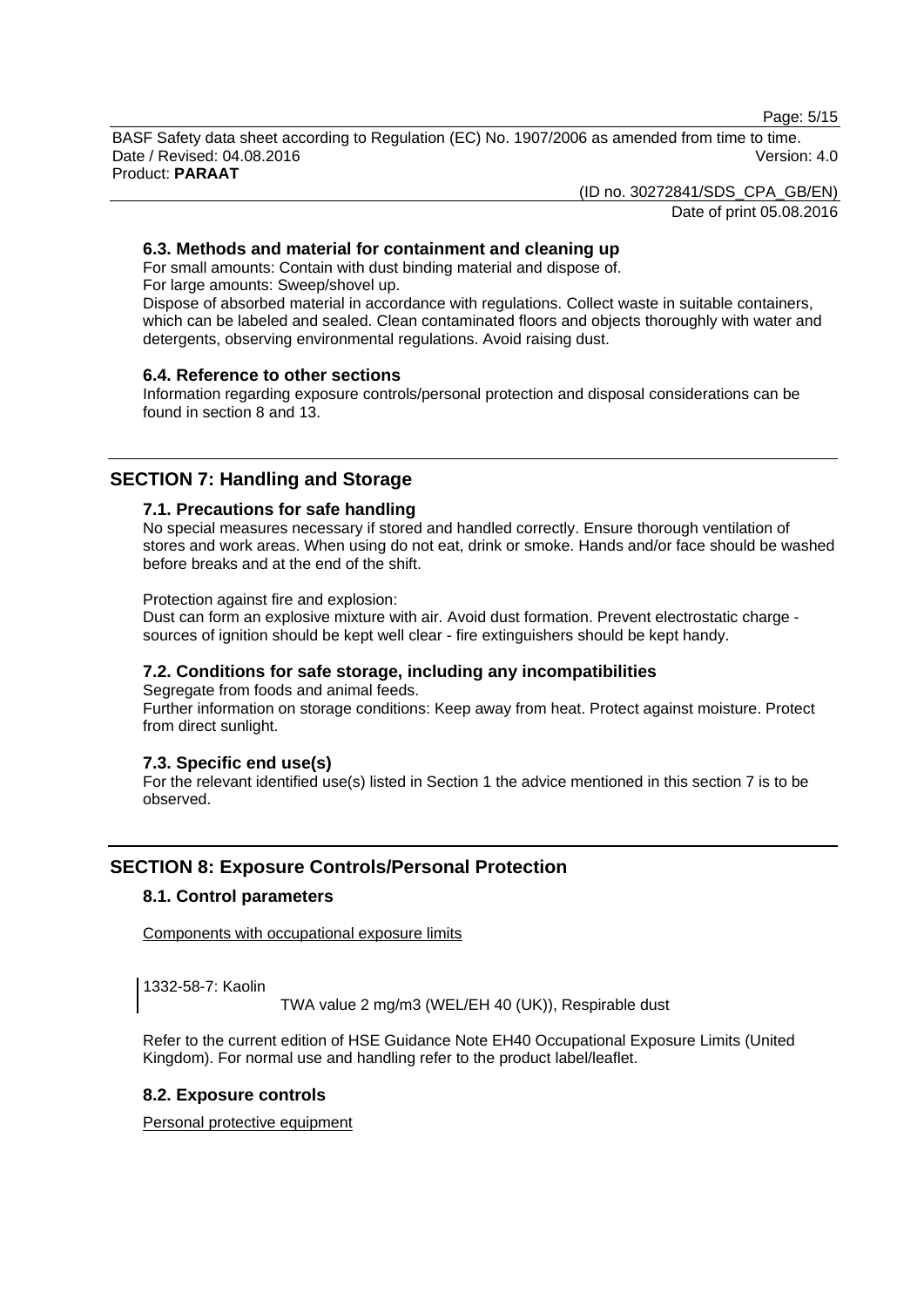Page: 6/15

BASF Safety data sheet according to Regulation (EC) No. 1907/2006 as amended from time to time. Date / Revised: 04.08.2016 **Version: 4.0** Version: 4.0 Product: **PARAAT**

(ID no. 30272841/SDS\_CPA\_GB/EN)

Date of print 05.08.2016

Respiratory protection: Respiratory protection not required.

Hand protection:

Suitable chemical resistant safety gloves (EN 374) also with prolonged, direct contact (Recommended: Protective index 6, corresponding > 480 minutes of permeation time according to EN 374): E.g. nitrile rubber (0.4 mm), chloroprene rubber (0.5 mm), butyl rubber (0.7 mm) etc.

Eye protection: Safety glasses with side-shields (frame goggles) (e.g. EN 166)

Body protection:

Body protection must be chosen depending on activity and possible exposure, e.g. apron, protecting boots, chemical-protection suit (according to EN 14605 in case of splashes or EN ISO 13982 in case of dust).

General safety and hygiene measures

The statements on personal protective equipment in the instructions for use apply when handling crop-protection agents in final-consumer packing. Wearing of closed work clothing is recommended. Keep away from food, drink and animal feeding stuffs. Store work clothing separately.

### **SECTION 9: Physical and Chemical Properties**

#### **9.1. Information on basic physical and chemical properties**

| (Directive 92/69/EEC, A.10) |
|-----------------------------|
|                             |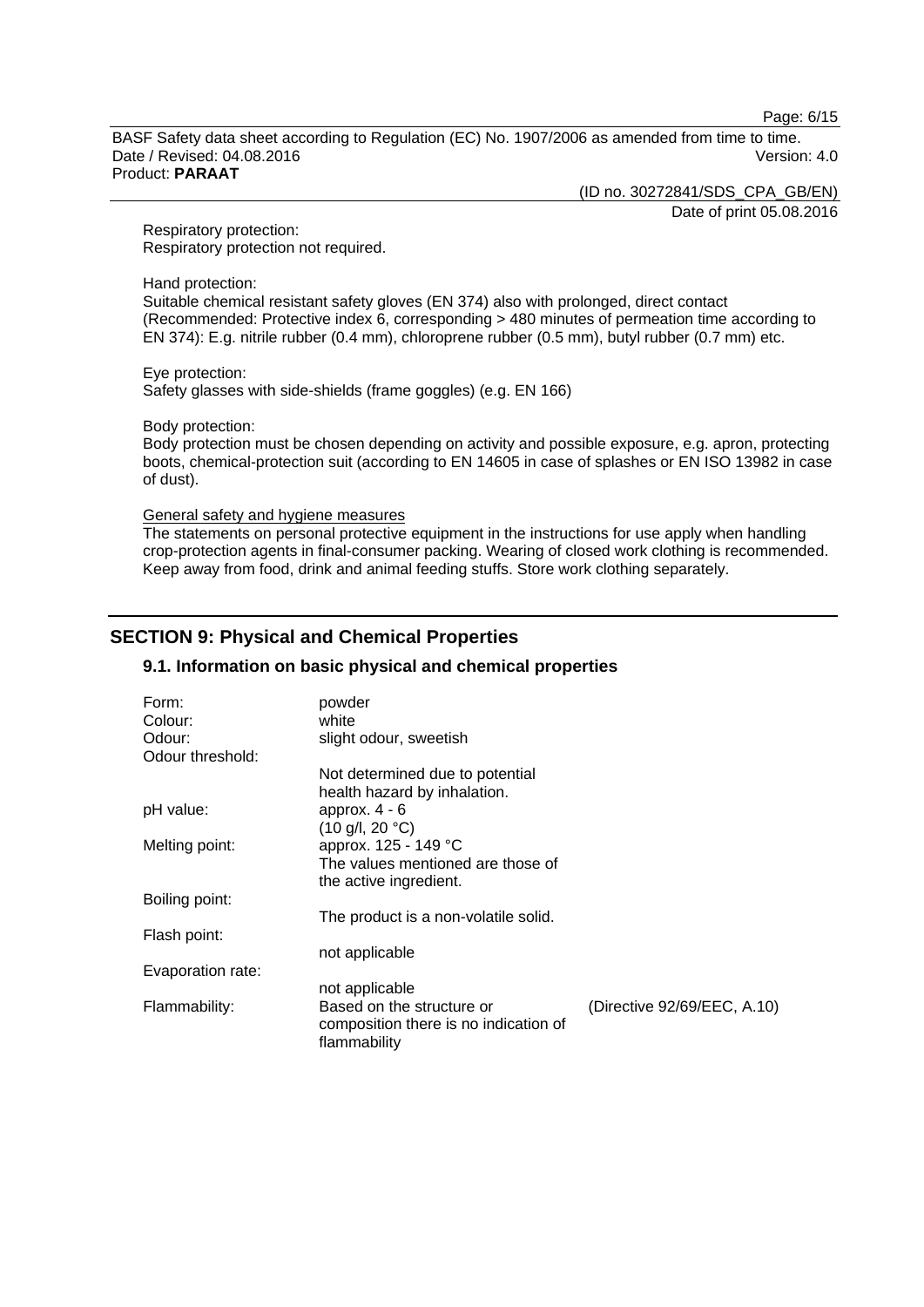Page: 7/15

BASF Safety data sheet according to Regulation (EC) No. 1907/2006 as amended from time to time. Date / Revised: 04.08.2016 **Version: 4.0** Product: **PARAAT**

| duct: PARAAT                        |                                                                               |                                   |
|-------------------------------------|-------------------------------------------------------------------------------|-----------------------------------|
|                                     |                                                                               | (ID no. 30272841/SDS_CPA_GB/EN)   |
|                                     |                                                                               | Date of print 05.08.2016          |
| Lower explosion limit:              |                                                                               |                                   |
|                                     | As a result of our experience with this                                       |                                   |
|                                     | product and our knowledge of its                                              |                                   |
|                                     | composition we do not expect any                                              |                                   |
|                                     | hazard as long as the product is used                                         |                                   |
|                                     | appropriately and in accordance with                                          |                                   |
|                                     | the intended use.                                                             |                                   |
| Upper explosion limit:              |                                                                               |                                   |
|                                     | As a result of our experience with this                                       |                                   |
|                                     | product and our knowledge of its                                              |                                   |
|                                     | composition we do not expect any                                              |                                   |
|                                     | hazard as long as the product is used<br>appropriately and in accordance with |                                   |
|                                     | the intended use.                                                             |                                   |
| Vapour pressure:                    |                                                                               |                                   |
|                                     | negligible                                                                    |                                   |
| Relative vapour density (air):      |                                                                               |                                   |
|                                     | not applicable                                                                |                                   |
| Solubility in water:                | dispersible                                                                   |                                   |
|                                     | Information on: dimethomorph (ISO); 4-(3-(4-chlorophenyl)-3-(3,4-             |                                   |
| dimethoxyphenyl)acryloyl)morpholine |                                                                               |                                   |
|                                     | Partitioning coefficient n-octanol/water (log Kow): 2.63 - 2.73               |                                   |
|                                     | (20 °C)                                                                       |                                   |
|                                     |                                                                               |                                   |
| Self ignition:                      | Temperature: 386 °C                                                           | (Method: Regulation               |
|                                     |                                                                               | 440/2008/EC, A.16)                |
|                                     | Thermal decomposition: 115 °C, 30 kJ/kg, (DSC (OECD 113))                     |                                   |
|                                     | 340 °C, 850 kJ/kg, (DSC (OECD 113))                                           |                                   |
|                                     | Not a substance liable to self-decomposition according to UN transport        |                                   |
|                                     | regulations, class 4.1.                                                       |                                   |
| Viscosity, dynamic:                 |                                                                               |                                   |
|                                     | not applicable, the product is a solid                                        |                                   |
| Explosion hazard:                   | not explosive                                                                 | (Regulation 440/2008/EC,          |
| Fire promoting properties:          | not fire-propagating                                                          | A.14)<br>(Regulation 440/2008/EC, |
|                                     |                                                                               | A.17)                             |
|                                     |                                                                               |                                   |
|                                     |                                                                               |                                   |

#### **9.2. Other information**

| Bulk density: | approx. 281 - 345 kg/m3 |
|---------------|-------------------------|
|---------------|-------------------------|

### **SECTION 10: Stability and Reactivity**

#### **10.1. Reactivity**

No hazardous reactions if stored and handled as prescribed/indicated.

### **10.2. Chemical stability**

The product is stable if stored and handled as prescribed/indicated.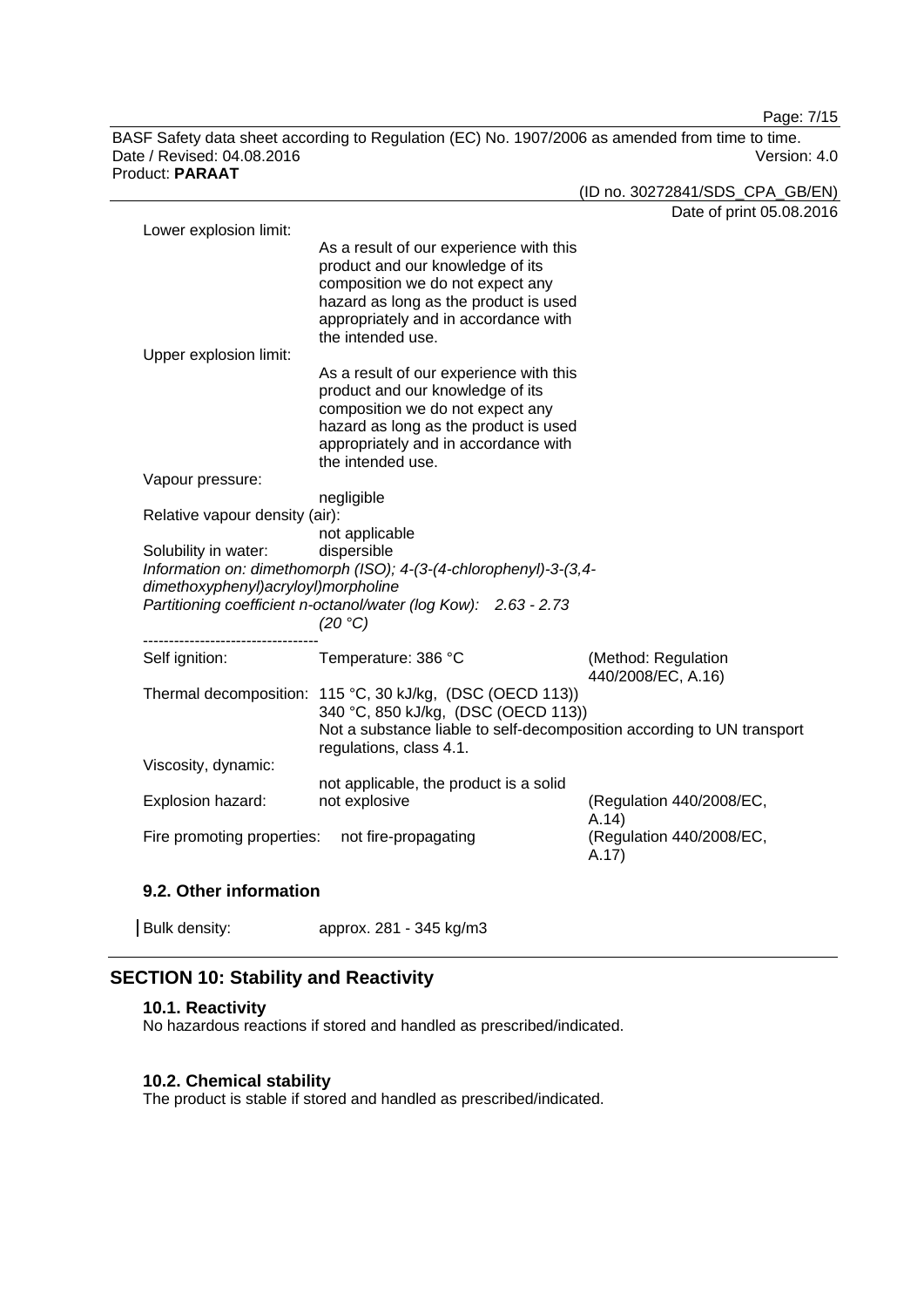Page: 8/15

BASF Safety data sheet according to Regulation (EC) No. 1907/2006 as amended from time to time. Date / Revised: 04.08.2016 Version: 4.0 Product: **PARAAT**

(ID no. 30272841/SDS\_CPA\_GB/EN)

### Date of print 05.08.2016

#### **10.3. Possibility of hazardous reactions**

No hazardous reactions if stored and handled as prescribed/indicated.

#### **10.4. Conditions to avoid**

See MSDS section 7 - Handling and storage.

#### **10.5. Incompatible materials**

Substances to avoid: strong acids, strong bases, strong oxidizing agents

#### **10.6. Hazardous decomposition products**

Hazardous decomposition products: No hazardous decomposition products if stored and handled as prescribed/indicated.

### **SECTION 11: Toxicological Information**

#### **11.1. Information on toxicological effects**

#### Acute toxicity

Assessment of acute toxicity: Of low toxicity after single ingestion. Virtually nontoxic after a single skin contact. Virtually nontoxic by inhalation.

Experimental/calculated data: LD50 rat (oral): 2,939 mg/kg (OECD Guideline 401)

LC50 rat (by inhalation): > 2.0 mg/l 4 h (OECD Guideline 403) No mortality was observed. Highest concentration available for testing. Tested as dust aerosol.

LD50 rat (dermal): > 2,000 mg/kg (OECD Guideline 402) No mortality was observed.

#### Irritation

Assessment of irritating effects: Not irritating to the eyes. Not irritating to the skin.

Experimental/calculated data: Skin corrosion/irritation rabbit: non-irritant (OECD Guideline 404)

Serious eye damage/irritation rabbit: non-irritant (OECD Guideline 405)

Respiratory/Skin sensitization

Assessment of sensitization: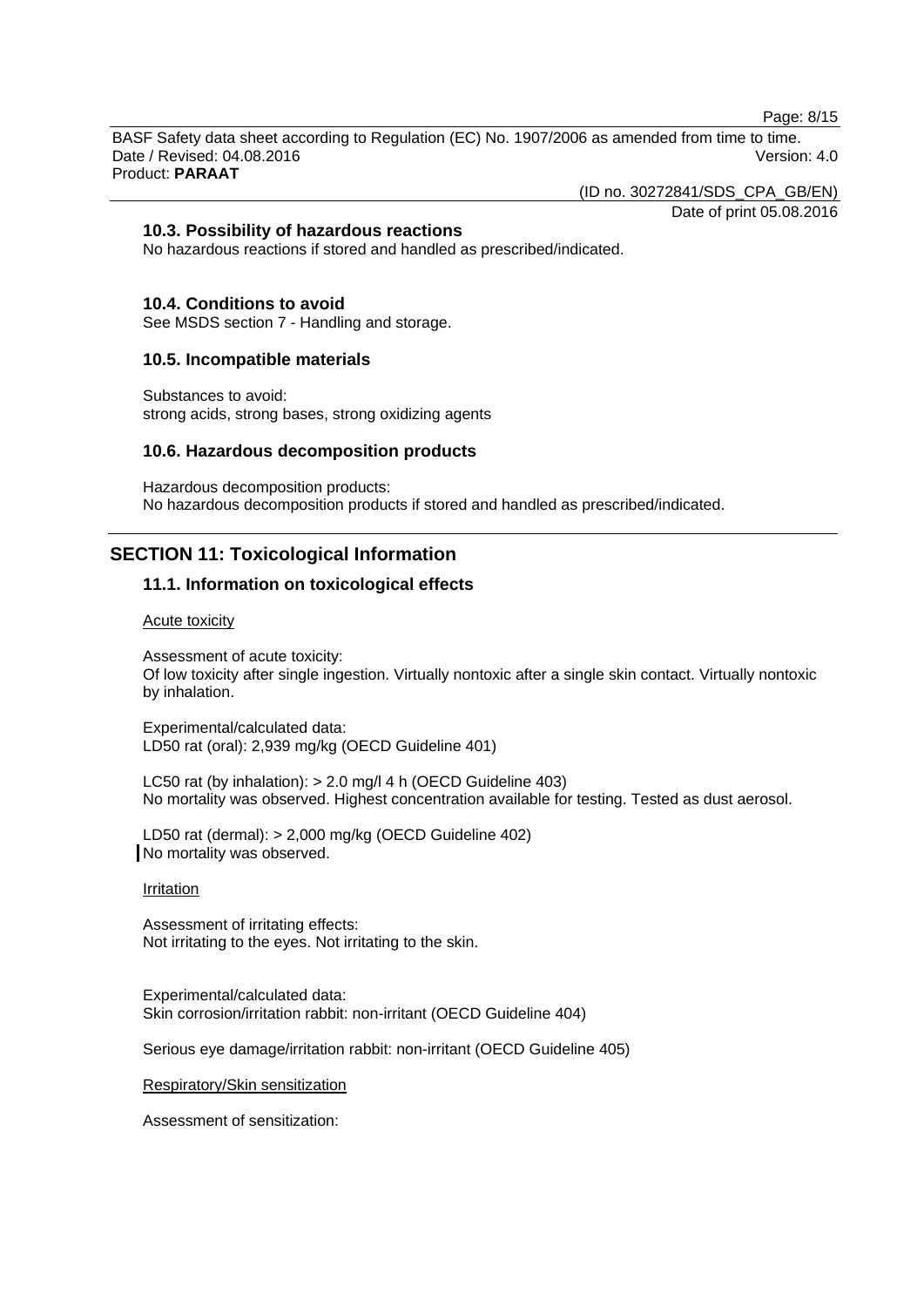Page: 9/15

BASF Safety data sheet according to Regulation (EC) No. 1907/2006 as amended from time to time. Date / Revised: 04.08.2016 Version: 4.0 Product: **PARAAT**

(ID no. 30272841/SDS\_CPA\_GB/EN)

Date of print 05.08.2016

There is no evidence of a skin-sensitizing potential.

Experimental/calculated data: Buehler test guinea pig: Non-sensitizing. (OECD Guideline 406)

Germ cell mutagenicity

Assessment of mutagenicity:

The product has not been tested. The statement has been derived from the properties of the individual components. Mutagenicity tests revealed no genotoxic potential.

#### **Carcinogenicity**

Assessment of carcinogenicity: The product has not been tested. The statement has been derived from the properties of the individual components.

#### *Information on: Kaolin*

*Assessment of carcinogenicity: Indication of possible carcinogenic effect in animal tests. However, the relevance of this result for humans is unclear.*

----------------------------------

#### Reproductive toxicity

Assessment of reproduction toxicity: The product has not been tested. The statement has been derived from the properties of the individual components. The results of animal studies gave no indication of a fertility impairing effect.

Developmental toxicity

Assessment of teratogenicity:

The product has not been tested. The statement has been derived from the properties of the individual components. Animal studies gave no indication of a developmental toxic effect at doses that were not toxic to the parental animals.

#### Specific target organ toxicity (single exposure)

Assessment of STOT single:

Based on the available information there is no specific target organ toxicity to be expected after a single exposure.

Remarks: The product has not been tested. The statement has been derived from the properties of the individual components.

Repeated dose toxicity and Specific target organ toxicity (repeated exposure)

Assessment of repeated dose toxicity:

The product has not been tested. The statement has been derived from the properties of the individual components.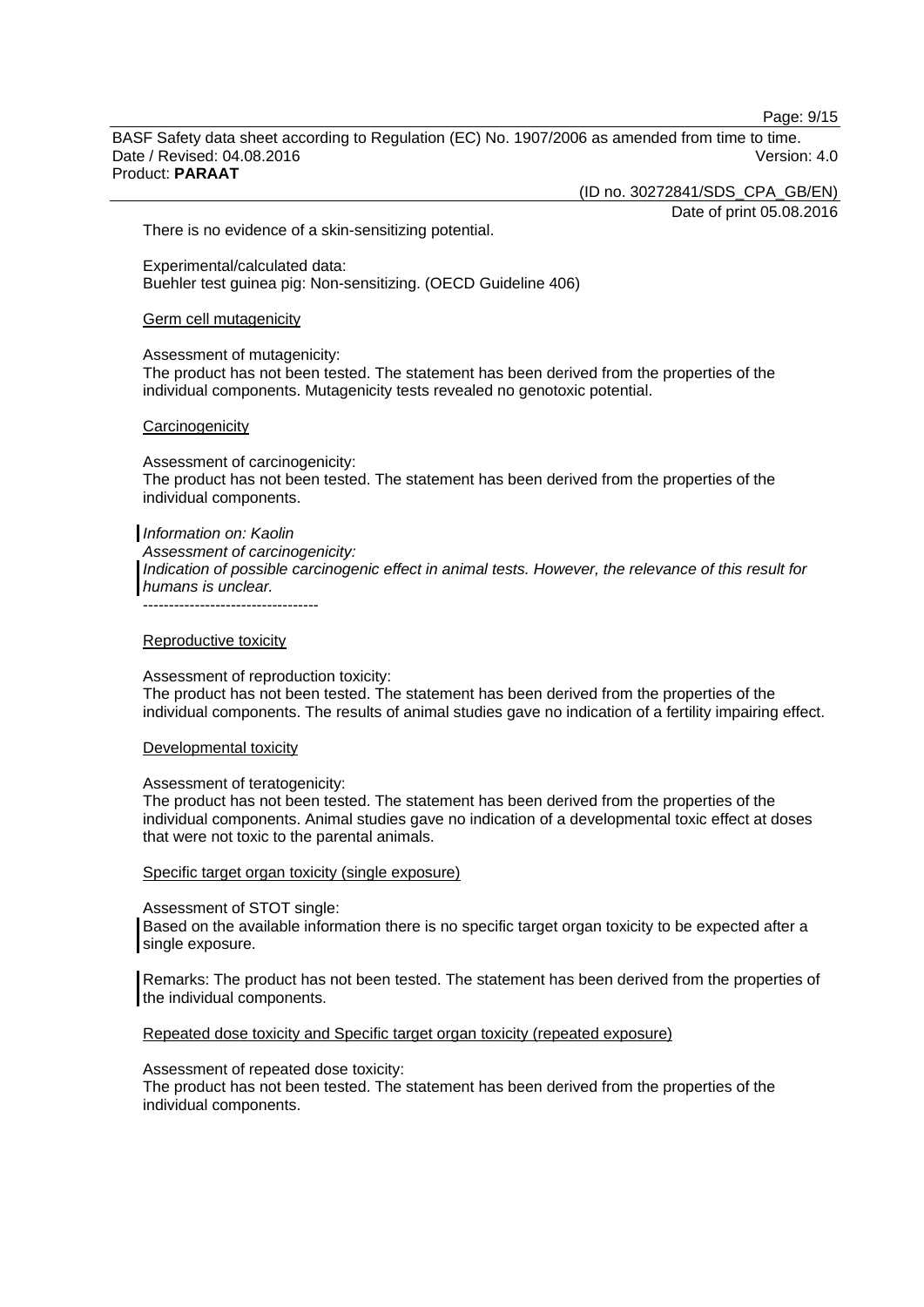Page: 10/15

BASF Safety data sheet according to Regulation (EC) No. 1907/2006 as amended from time to time. Date / Revised: 04.08.2016 **Version: 4.0** Version: 4.0 Product: **PARAAT**

(ID no. 30272841/SDS\_CPA\_GB/EN)

Date of print 05.08.2016

*Information on: Kaolin*

*Assessment of repeated dose toxicity: Repeated inhalative uptake of particles/dust reaching the alveoli may cause damage to the lungs.*  $-1.4\pm0.01$  and  $-1.4\pm0.01$  and  $-1.4\pm0.01$ 

Aspiration hazard

No aspiration hazard expected.

The product has not been tested. The statement has been derived from the properties of the individual components.

#### Other relevant toxicity information

Misuse can be harmful to health.

### **SECTION 12: Ecological Information**

#### **12.1. Toxicity**

Assessment of aquatic toxicity: Toxic to aquatic life with long lasting effects.

Toxicity to fish: LC50 (96 h) 15.3 mg/l, Oncorhynchus mykiss (OECD Guideline 203, static)

Aquatic invertebrates: EC50 (48 h) 14.2 mg/l, Daphnia magna (OECD Guideline 202, part 1, static)

Aquatic plants: EC10 (72 h) 21.9 mg/l (growth rate), Scenedesmus subspicatus (OECD Guideline 201, static)

EC50 (72 h) 60.2 mg/l (growth rate), Desmodesmus subspicatus (OECD Guideline 201, static)

No observed effect concentration 3.125 mg/l (growth rate), Lemna gibba (static)

EC50 (7 d) > 100 mg/l (growth rate), Lemna gibba (static)

Chronic toxicity to fish: No observed effect concentration (21 d) 0.12 mg/l, Oncorhynchus mykiss

EC10 (21 d) 1.22 mg/l, Oncorhynchus mykiss

Chronic toxicity to aquatic invertebrates: No observed effect concentration (22 d) 2.5 mg/l, Daphnia magna

EC10 (22 d) 1.22 mg/l, Daphnia magna

#### **12.2. Persistence and degradability**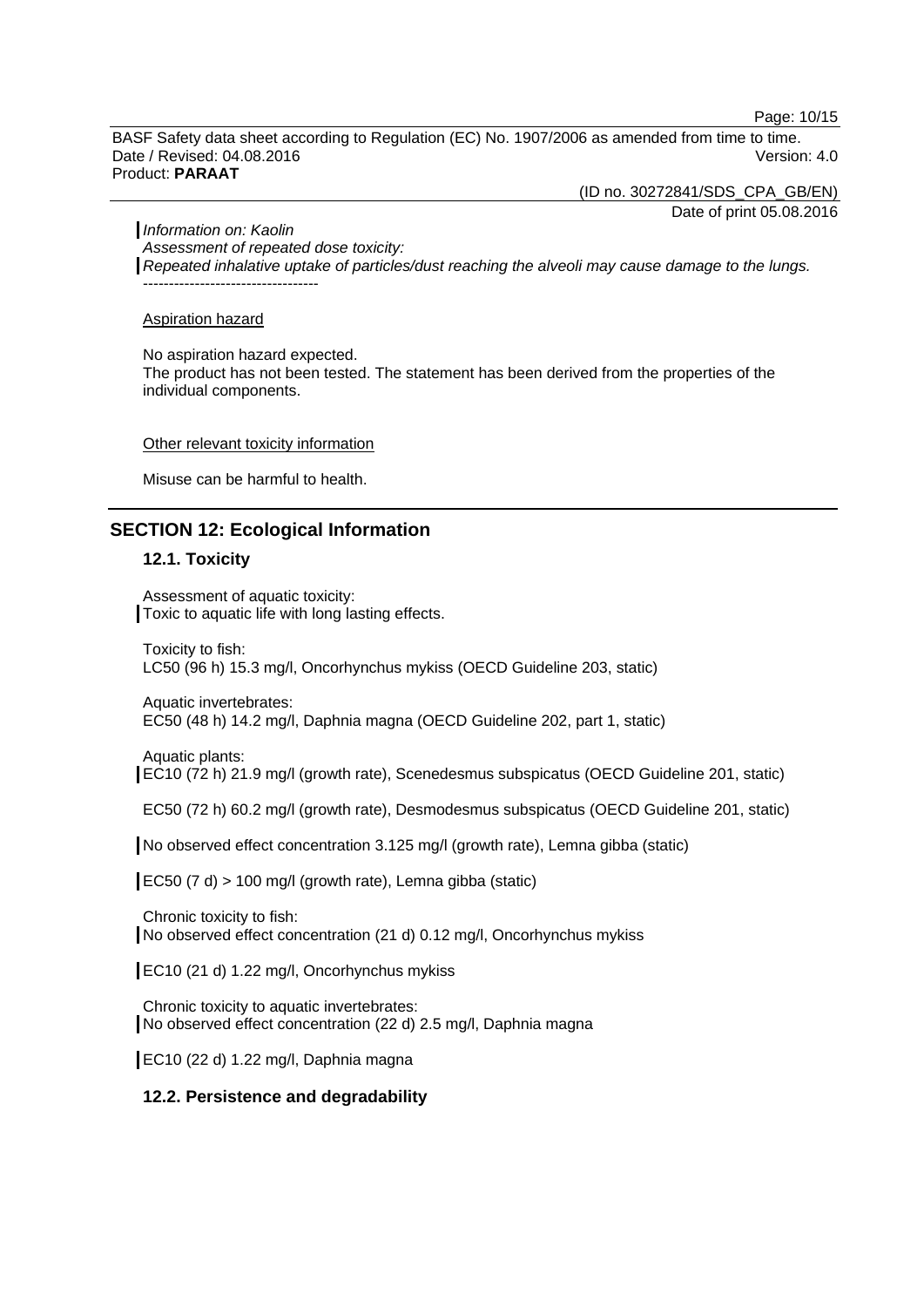Page: 11/15

BASF Safety data sheet according to Regulation (EC) No. 1907/2006 as amended from time to time. Date / Revised: 04.08.2016 Version: 4.0 Product: **PARAAT**

(ID no. 30272841/SDS\_CPA\_GB/EN)

Date of print 05.08.2016

Assessment biodegradation and elimination (H2O): The product has not been tested. The statement has been derived from the properties of the individual components.

*Information on: dimethomorph (ISO); 4-(3-(4-chlorophenyl)-3-(3,4 dimethoxyphenyl)acryloyl)morpholine Assessment biodegradation and elimination (H2O): Not readily biodegradable (by OECD criteria).*

----------------------------------

#### **12.3. Bioaccumulative potential**

Assessment bioaccumulation potential: The product has not been tested. The statement has been derived from the properties of the individual components.

*Information on: dimethomorph (ISO); 4-(3-(4-chlorophenyl)-3-(3,4 dimethoxyphenyl)acryloyl)morpholine Bioaccumulation potential: No significant accumulation in organisms is expected as a result of the distribution coefficient of noctanol/water (log Pow).*

----------------------------------

#### **12.4. Mobility in soil**

Assessment transport between environmental compartments: Adsorption in soil: The product has not been tested. The statement has been derived from the properties of the individual components.

*Information on: dimethomorph (ISO); 4-(3-(4-chlorophenyl)-3-(3,4 dimethoxyphenyl)acryloyl)morpholine Assessment transport between environmental compartments: Volatility: The substance will not evaporate into the atmosphere from the water surface. Adsorption in soil: Following exposure to soil, adsorption to solid soil particles is probable, therefore contamination of groundwater is not expected.* ----------------------------------

#### **12.5. Results of PBT and vPvB assessment**

The product does not contain a substance fulfilling the PBT (persistent/bioaccumulative/toxic) criteria or the vPvB (very persistent/very bioaccumulative) criteria.

#### **12.6. Other adverse effects**

The product does not contain substances that are listed in Regulation (EC) 1005/2009 on substances that deplete the ozone layer.

#### **12.7. Additional information**

Other ecotoxicological advice: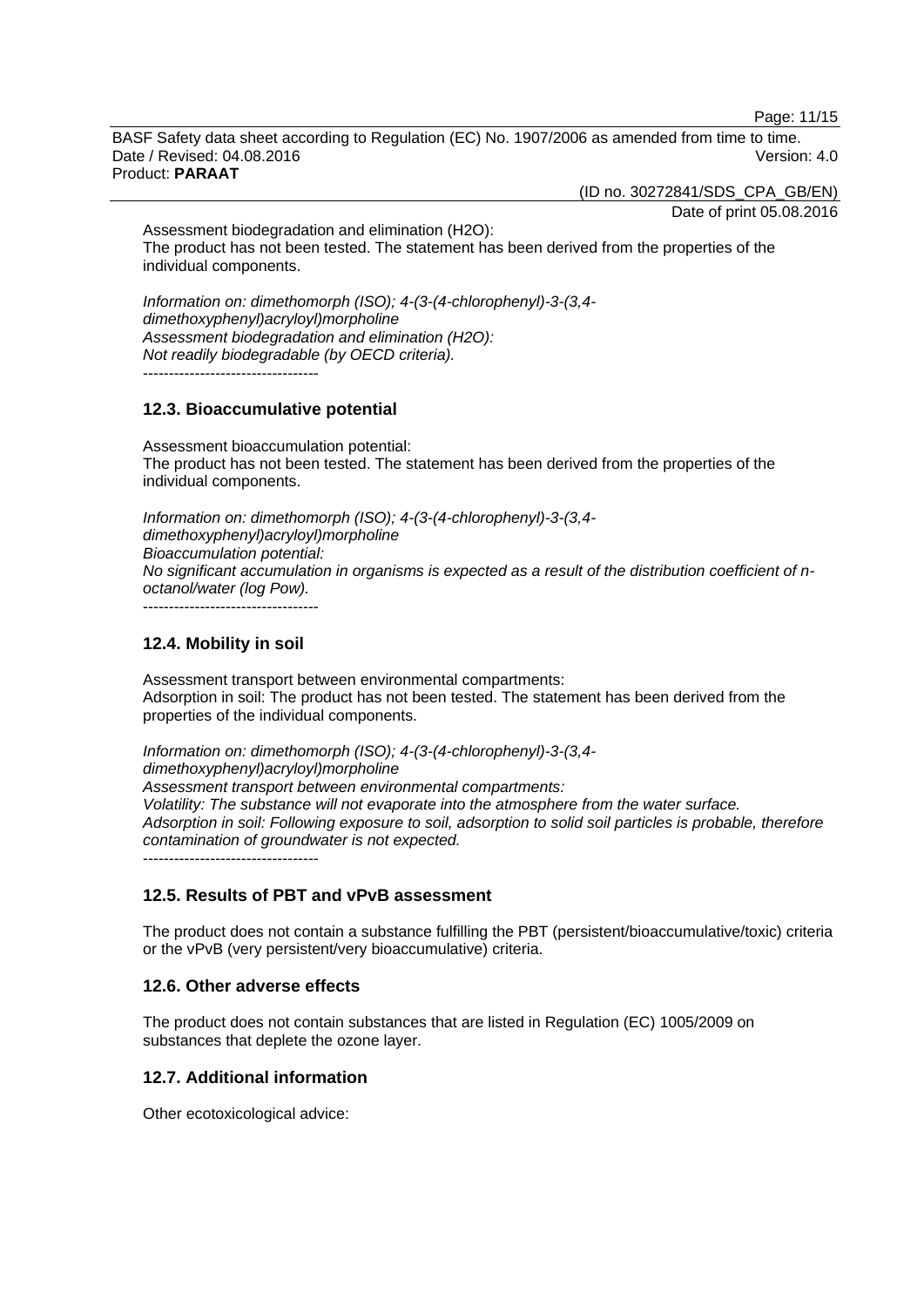Page: 12/15

BASF Safety data sheet according to Regulation (EC) No. 1907/2006 as amended from time to time. Date / Revised: 04.08.2016 **Version: 4.0** Version: 4.0 Product: **PARAAT**

(ID no. 30272841/SDS\_CPA\_GB/EN)

Date of print 05.08.2016

Do not discharge product into the environment without control.

### **SECTION 13: Disposal Considerations**

#### **13.1. Waste treatment methods**

Must be disposed of or incinerated in accordance with local regulations.

The UK Environmental Protection (Duty of Care) Regulations (EP) and amendments should be noted (United Kingdom).

This product and any uncleaned containers must be disposed of as hazardous waste in accordance with the 2005 Hazardous Waste Regulations and amendments (United Kingdom)

Contaminated packaging:

Contaminated packaging should be emptied as far as possible and disposed of in the same manner as the substance/product.

### **SECTION 14: Transport Information**

#### **Land transport**

#### ADR

| UN number<br>UN proper shipping name:<br>Transport hazard class(es):<br>Packing group:<br>Environmental hazards:<br>Special precautions for<br>user:<br><b>RID</b> | UN3077<br>ENVIRONMENTALLY HAZARDOUS SUBSTANCE, SOLID, N.O.S.<br>(contains DIMETHOMORPH)<br>9, EHSM<br>Ш<br>yes<br>Tunnel code: E                 |
|--------------------------------------------------------------------------------------------------------------------------------------------------------------------|--------------------------------------------------------------------------------------------------------------------------------------------------|
| UN number<br>UN proper shipping name:<br>Transport hazard class(es):<br>Packing group:<br>Environmental hazards:<br>Special precautions for<br>user:               | <b>UN3077</b><br>ENVIRONMENTALLY HAZARDOUS SUBSTANCE, SOLID, N.O.S.<br>(contains DIMETHOMORPH)<br>9, EHSM<br>$\mathbf{III}$<br>yes<br>None known |
| Inland waterway transport                                                                                                                                          |                                                                                                                                                  |

ADN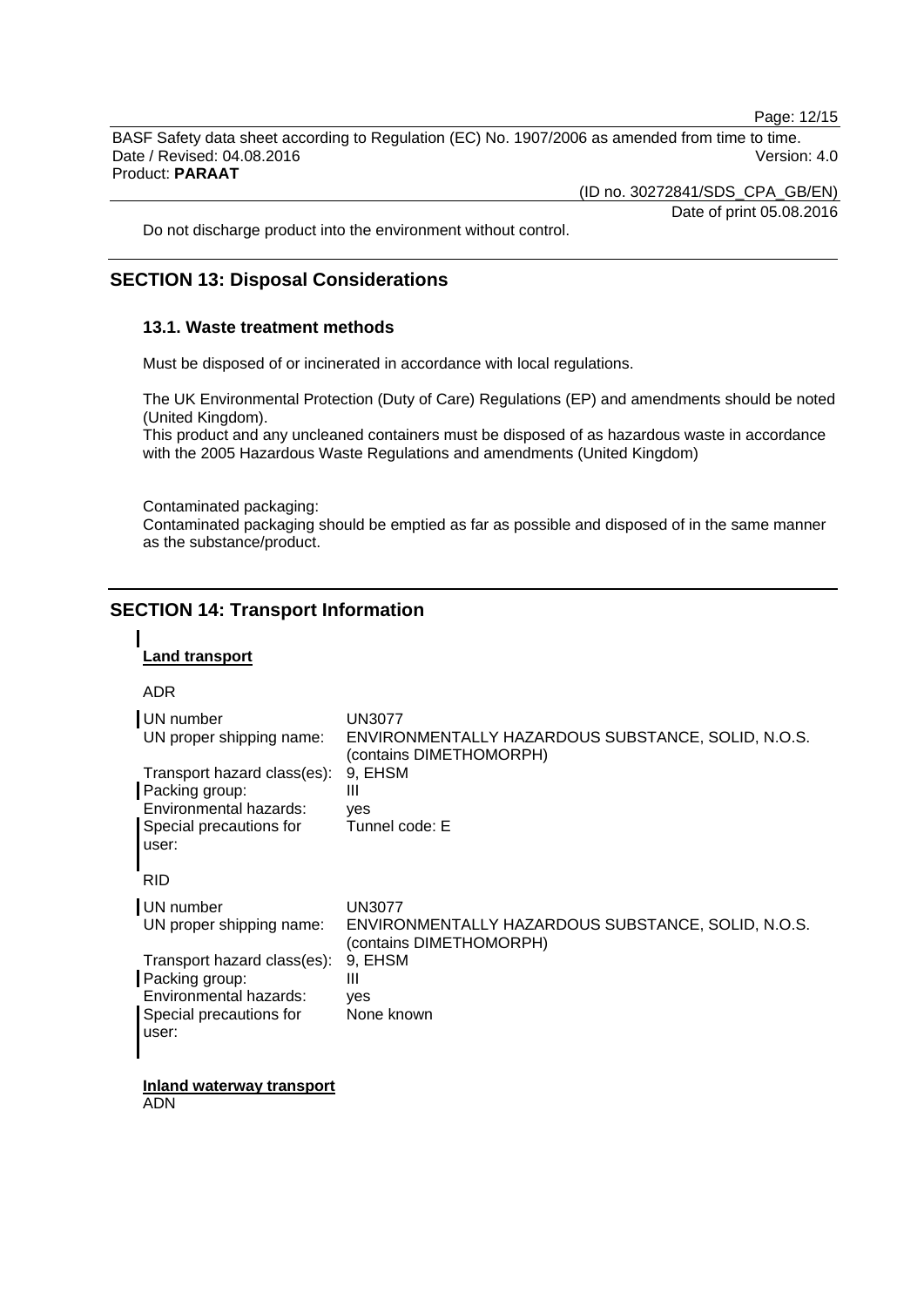Page: 13/15

BASF Safety data sheet according to Regulation (EC) No. 1907/2006 as amended from time to time. Date / Revised: 04.08.2016 **Version: 4.0** Product: **PARAAT**

(ID no. 30272841/SDS\_CPA\_GB/EN)

Date of print 05.08.2016

| UN number<br>UN proper shipping name: | UN3077<br>ENVIRONMENTALLY HAZARDOUS SUBSTANCE, SOLID, N.O.S.<br>(contains DIMETHOMORPH) |
|---------------------------------------|-----------------------------------------------------------------------------------------|
| Transport hazard class(es): 9, EHSM   |                                                                                         |
| Packing group:                        |                                                                                         |
| Environmental hazards:                | ves                                                                                     |
| Special precautions for               | None known                                                                              |
| user:                                 |                                                                                         |

Transport in inland waterway vessel Not evaluated

#### **Sea transport**

IMDG

| UN number:                    | <b>UN 3077</b>                                                                |
|-------------------------------|-------------------------------------------------------------------------------|
| UN proper shipping name:      | ENVIRONMENTALLY HAZARDOUS SUBSTANCE, SOLID, N.O.S.<br>(contains DIMETHOMORPH) |
| Transport hazard class(es):   | 9. EHSM                                                                       |
| Packing group:                | Ш                                                                             |
| <b>Environmental hazards:</b> | ves                                                                           |
|                               | Marine pollutant: YES                                                         |
| Special precautions for       | None known                                                                    |
| user:                         |                                                                               |
|                               |                                                                               |

#### **Air transport**

IATA/ICAO

| UN number:                          | UN 3077                                                                       |
|-------------------------------------|-------------------------------------------------------------------------------|
| UN proper shipping name:            | ENVIRONMENTALLY HAZARDOUS SUBSTANCE, SOLID, N.O.S.<br>(contains DIMETHOMORPH) |
| Transport hazard class(es): 9, EHSM |                                                                               |
| Packing group:                      | Ш                                                                             |
| Environmental hazards:              | ves                                                                           |
| Special precautions for<br>user:    | None known                                                                    |

#### **14.1. UN number**

See corresponding entries for "UN number" for the respective regulations in the tables above.

#### **14.2. UN proper shipping name**

See corresponding entries for "UN proper shipping name" for the respective regulations in the tables above.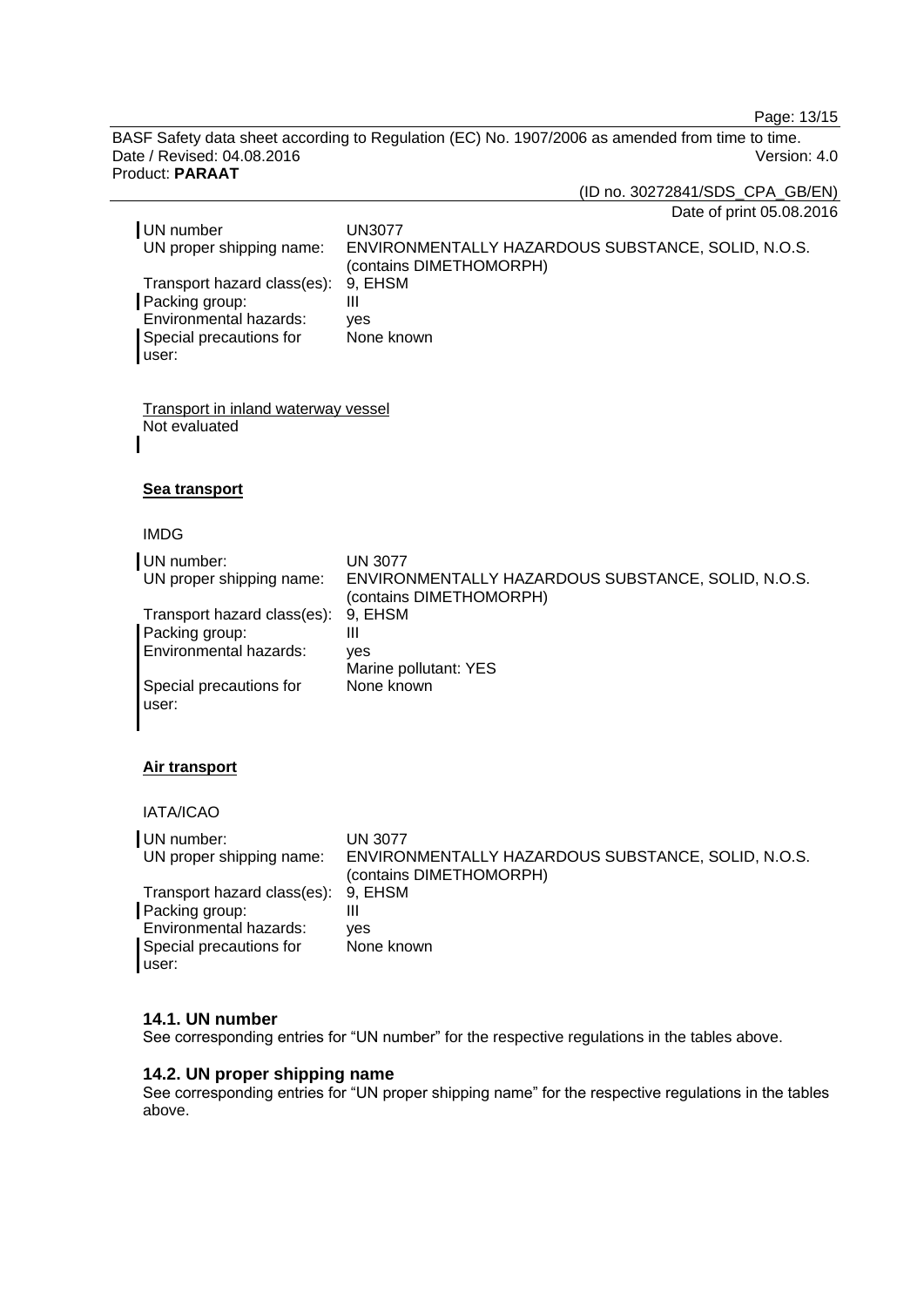Page: 14/15

BASF Safety data sheet according to Regulation (EC) No. 1907/2006 as amended from time to time. Date / Revised: 04.08.2016 Version: 4.0 Product: **PARAAT**

(ID no. 30272841/SDS\_CPA\_GB/EN)

Date of print 05.08.2016

#### **14.3. Transport hazard class(es)**

See corresponding entries for "Transport hazard class(es)" for the respective regulations in the tables above.

#### **14.4. Packing group**

See corresponding entries for "Packing group" for the respective regulations in the tables above.

#### **14.5. Environmental hazards**

See corresponding entries for "Environmental hazards" for the respective regulations in the tables above.

#### **14.6. Special precautions for user**

See corresponding entries for "Special precautions for user" for the respective regulations in the tables above.

#### **14.7. Transport in bulk according to Annex II of MARPOL and the IBC Code**

| Regulation:         | Not evaluated |
|---------------------|---------------|
| Shipment approved:  | Not evaluated |
| Pollution name:     | Not evaluated |
| Pollution category: | Not evaluated |
| Ship Type:          | Not evaluated |
|                     |               |

#### **Further information**

This product is subject to the most recent edition of "The Carriage of Dangerous Goods and Use of Transportable Pressure Equipment Regulations" and their amendments (United Kingdom).

### **SECTION 15: Regulatory Information**

#### **15.1. Safety, health and environmental regulations/legislation specific for the substance or mixture**

If other regulatory information applies that is not already provided elsewhere in this safety data sheet, then it is described in this subsection.

The data should be considered when making any assessment under the Control of Substances Hazardous to Health Regulations (COSHH), and related guidance, for example, 'COSHH Essentials' (United Kingdom).

This product is classified under the European CLP Regulation. (United Kingdom) This product may be subject to the Control of Major Accident Hazards Regulations (COMAH), and amendments if specific threshold tonnages are exceeded (United Kingdom).

#### **15.2. Chemical Safety Assessment**

Advice on product handling can be found in sections 7 and 8 of this safety data sheet.